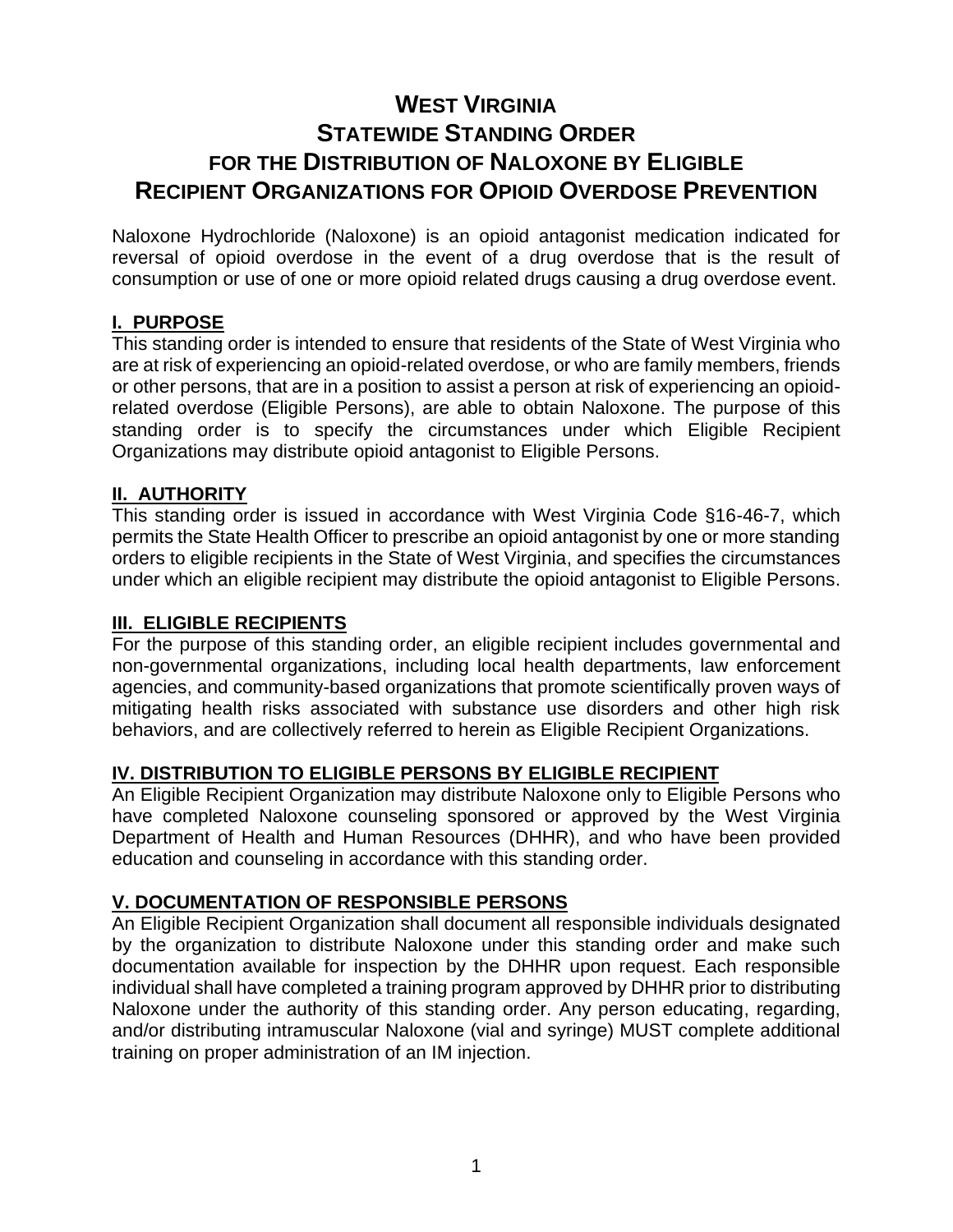# **VI. EDUCATION AND COUNSELING OF THIRD-PARTY ELIGIBLE PERSONS**

Education and counseling must be provided by the responsible individual as documented by the eligible recipient prior to any distribution of Naloxone to any Eligible Person. The responsible individual shall provide education and counseling in conformance with this standing order. Counseling MAY NOT be waived by the Eligible Person, who shall be counseled *each* time the person receives Naloxone.

- A. **Educational Materials:** All eligible recipients distributing an opioid antagonist to an Eligible Person must provide the Eligible Person with copies of both brochures provided through and maintained by the Office of Emergency Medical Services (OEMS) and Office of Drug Control Policy (ODCP). Copies of the brochures may be found on the OEMS website at [\(https://www.wvoems.org/medical-direction/naloxone-information\)](https://www.wvoems.org/medical-direction/naloxone-information) and the West Virginia Board of Pharmacy Naloxone Protocol [\(https://www.wvbop.com/article.asp?ty=CTTS&action2=showArticle&id=14\)](https://www.wvbop.com/article.asp?ty=CTTS&action2=showArticle&id=14) webpage.
- B. **Counseling:** The eligible recipient shall provide the following counseling points to the Eligible Person each time an opioid antagonist is distributed under the authority of this standing order:

# **1.** *Opioid Overdose*

- a. Signs/symptoms of an opioid overdose
	- o Difficulty or stopped breathing, turning blue (lips and fingertips) – lack of oxygen is what causes brain damage and death
	- o Not responsive to verbal or physical cues (shouting or sternal rub)
	- o Suspicion of possible overdose
- b. Importance of ensuring open airway and breathing, if possible.
	- o Maintain an OPEN airway straighten throat/neck and airway;
	- o Encourage to take a CPR class to ensure training on rescue breathing; and
	- $\circ$  Assist with breathing use one-way valve mask or another form of CPR mask.
- c. Provide the recipient with the number to talk with someone regarding available substance use disorder treatment and recovery services: 1-844-HELP4WV. Provide a copy of both brochures which include opioid-related prevention and resources for treatment programs.

# **2.** *Instructions for Use of the Product*

- a. Dosing and proper administration of product distributed.
- b. Side effects: nausea and vomiting, blood pressure and heart rate will increase, sweating, shaking, return of pain, and possible aggressive behavior.
- c. Storage conditions (room temperature avoid hot and cold).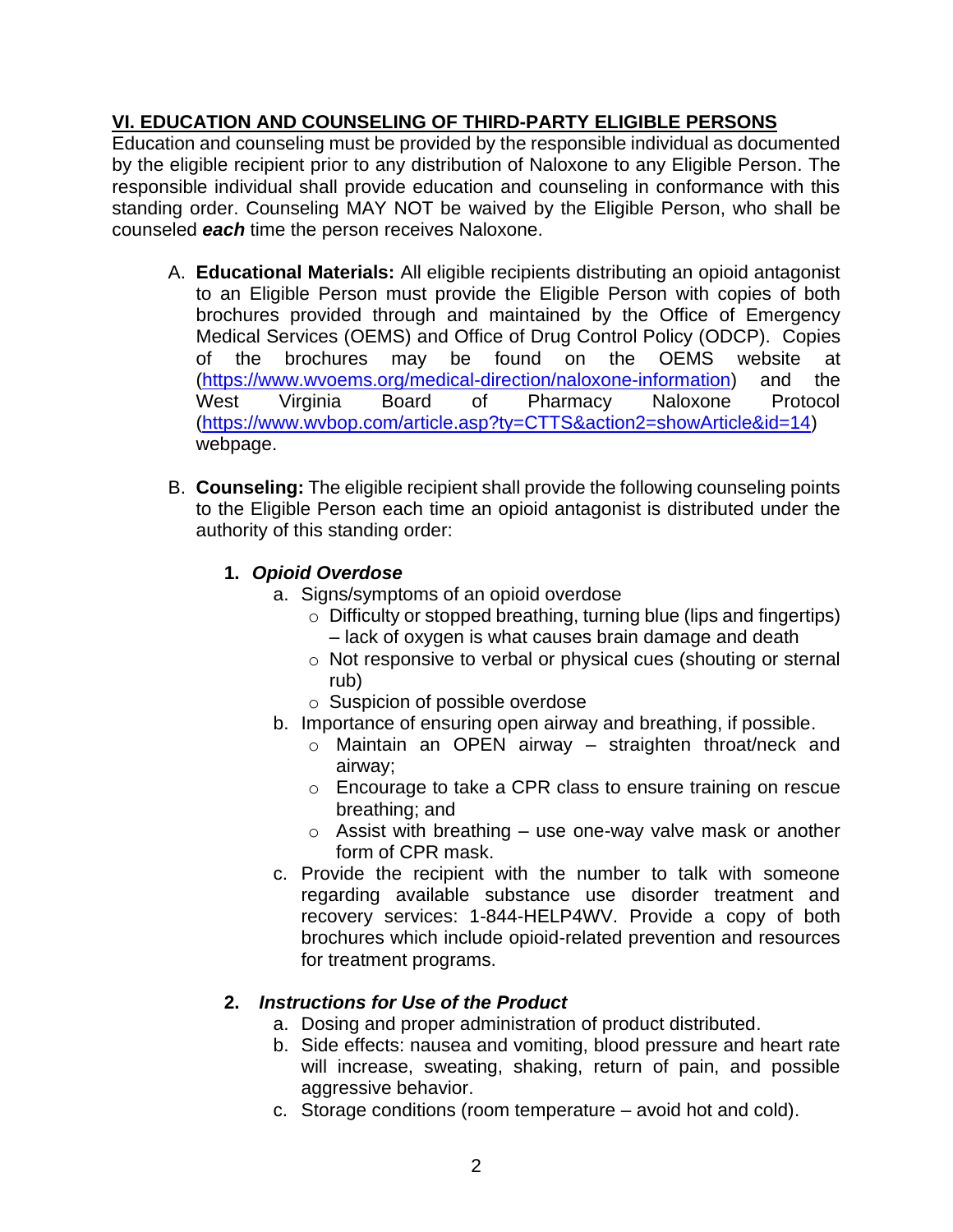### **3.** *Responsibilities Attendant to the Administration of Naloxone*

- a. Importance of calling 911 as soon as possible either before or after administration of Naloxone and the risks associated with failure to contact emergency services following administration of opioid antagonist;
- b. Naloxone may wear off, and the patient can stop breathing again even if the individual does not take more opioids;
- c. Remain with the person; and
- d. Do not put the person in ice water.

# **VII. FORMULATION AND DIRECTIONS**

Naloxone and necessary paraphernalia for its administration may be dispensed to Eligible Recipient Organizations. The specific Naloxone formulation shall be selected from the list below in accordance with the recipient's preference or training to administer a particular formulation as follows:

### **A. For Intranasal Administration**

➢ NARCAN® 4mg/0.1mL nasal spray. Include face shield for rescue breathing if available.

**Directions for use:** Administer a single spray of NARCAN® in one nostril. Repeat after three (3) minutes if no or minimal response.

OR

➢ 2mg/2mL single-dose Luer-Jet prefilled syringe. Include one luer-lock mucosal atomization device (MAD 300) per dose dispensed. Include face shield for rescue breathing if available.

**Directions for use:** Spray 1 mL in each nostril. Repeat after three (3) minutes if no or minimal response.

OR

➢ KLOXXADO™ 8mg/0.1mL nasal spray. Include face shield for rescue breathing if available.

**Directions for use:** Administer a single spray into one nostril. Additional doses may be given every 2 to 3 minutes if no response until emergency medical assistance arrives.

# **B. For Intramuscular Injection**

➢ 0.4mg/mL in 1mL single dose vials. Include one 3cc, 23g, 1" syringe per dose dispensed. Include face shield for rescue breathing and alcohol swabs if available.

**Directions for use:** Inject 1 mL IM in shoulder or thigh. Repeat after three (3) minutes if no or minimal response.